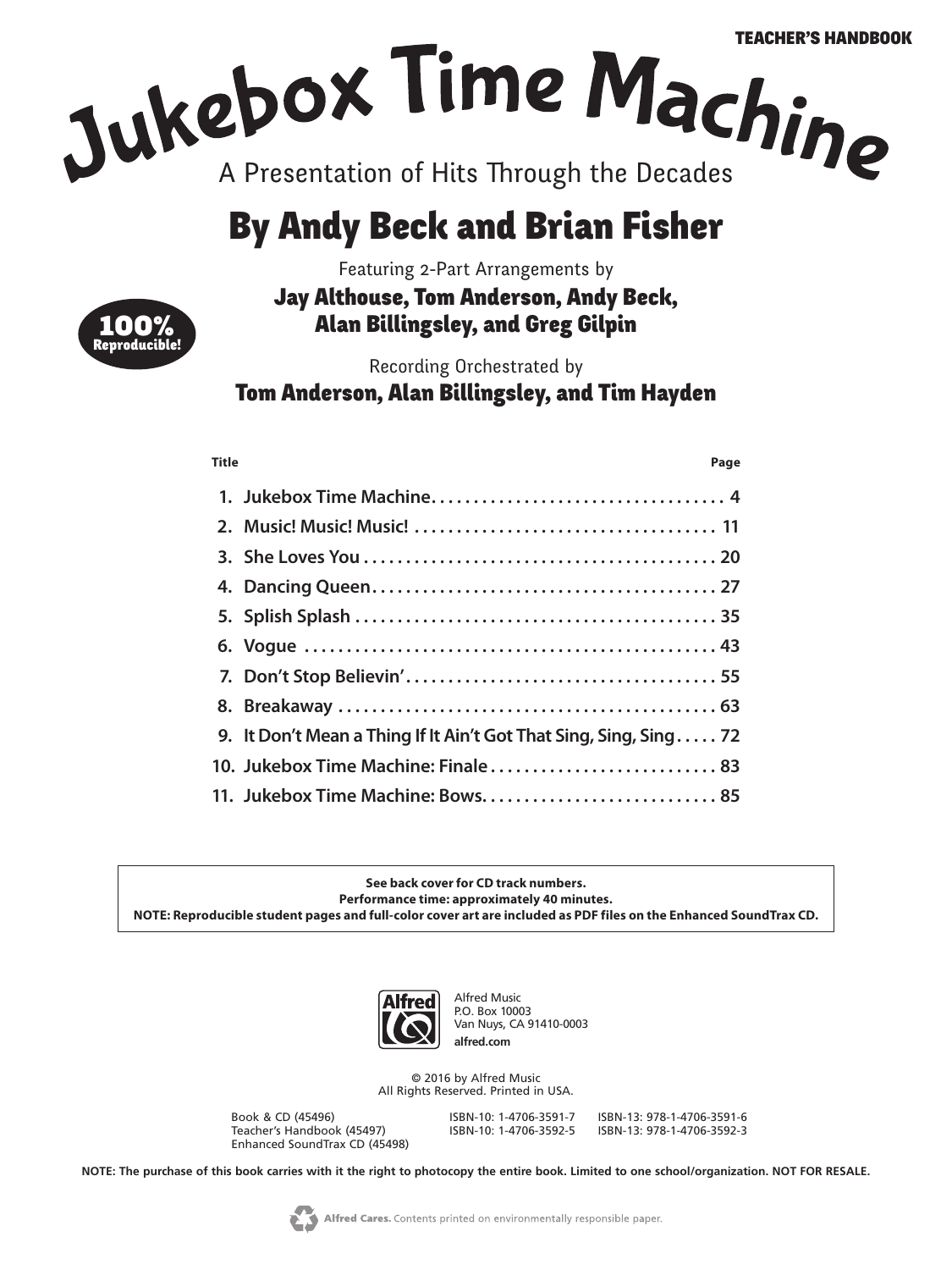

### **1. JUKEBOX TIME MACHINE**



**Copyright © 2016 by Alfred Music All Rights Reserved. Printed in USA.**